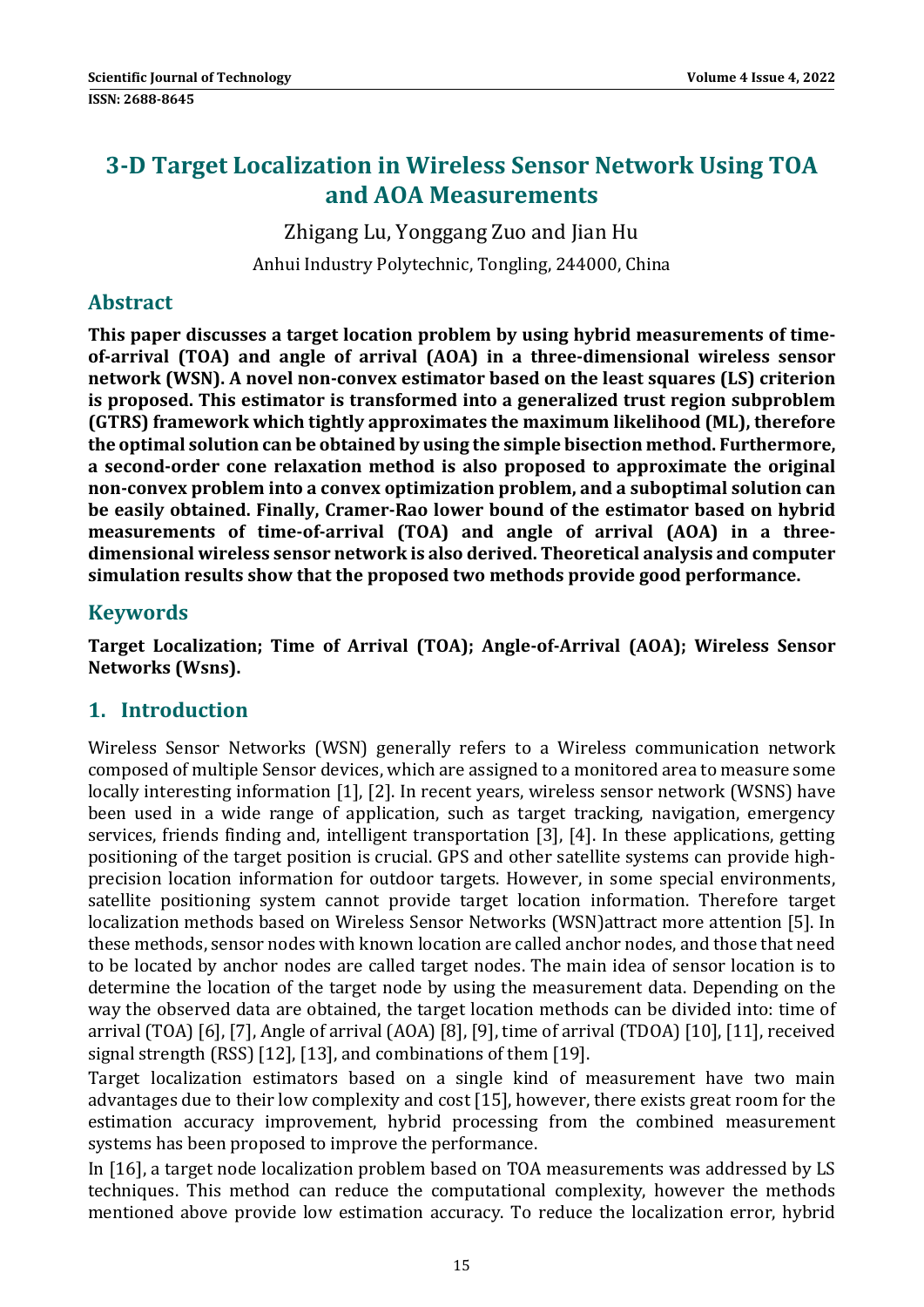systems that use RSS and AOA measurements were presented in [14], However, the localization precision is sensitive to the channel environment and the model can be very difficult to be built in some cases. In  $[15]$ , the authors propose a unified solution with a single model to locate the source using AOA, without requiring the knowledge whether the source is close to or far from the anchor nodes and then extend the analysis and the algorithm for hybrid AOA-TDOA localization. In [16], the least squares TOA and AOA localization algorithms based on Taylor series expansion are proposed in the two-dimensional space. This method employs Taylorseries expansion to make it linear, while the performance of this approach relies on the accuracy of the initial guess and its iterative process's convergence is not proved. In [17], the author proposes a TOA and AOA localization algorithm based on weighted linear least squares in two-dimensional space, and derives the Kramer lower bound of the algorithm, but it is not considered in three-dimensional space. In [18], the authors proposed two methods based on linear least squares (LS) and optimization are studied by making use of combined TOA and AOA measurements in three-dimensional space. The LS estimator is a relatively simple and well known estimator, while the optimization based estimator was solved by Davidson-Fletcher-Powell Algorithm. Although these two estimation methods are easy to implement, their estimation accuracy can be further improved.

In the author proposes a TOA and AOA localization algorithm based on weighted linear least squares in two-dimensional space, and derives the Kramer lower bound of the algorithm, but it is not considered in three-dimensional space. In the authors proposed two methods based on linear least squares  $(LS)$  and optimization are studied by making use of combined TOA and AOA measurements in three-dimensional space. The LS estimator is a relatively simple and well known estimator, while the optimization based estimator was solved by Davidson-Fletcher-Powell Algorithm. Although these two estimation methods are easy to implement, their estimation accuracy can be further improved.

In this work, we propose a novel localization method in 3D WSNs by utilizing combined measurements of TOA and AOA. A new objective function for solving the hybrid positioning problem is established by using the weighted least squares criterion. Secondly, the generalized GTRS framework is used to transform the original non-convex optimization problem into a generalized trust domain sub-problem, which can be solved accurately by a simple bisection procedure. The operation complexity is low and the positioning performance is better. In addition, we show that the derived non-convex objective function can be transformed into a convex one, by using second order cone relaxation method. The simulation results show that the estimated performance of the proposed algorithm is significantly improved.

The following notations are adopted throughout the paper. Bold face lower case letters and bold face upper case letters denote the vectors and matrices, respectively. *R*<sup>n</sup> denotes the set of ndimensional real column vectors. *r* denotes the i-th entry of the vector *r*. In addition,  $\|\cdot\|$ 

### denotes the  $l_2$  norm.

The rest of the paper is organized as follows. Section II discusses the TOA and AOA models, and also proposes the localization problem. Section III presents the proposed localization methods. In Section IV, the complexity of the algorithm is analyzed. Section V derived CRLB of the algorithm analysis, Section VI provides computer simulation results and analyzes the performances of the proposed methods. Finally, the main conclusions are concluded in Section VII.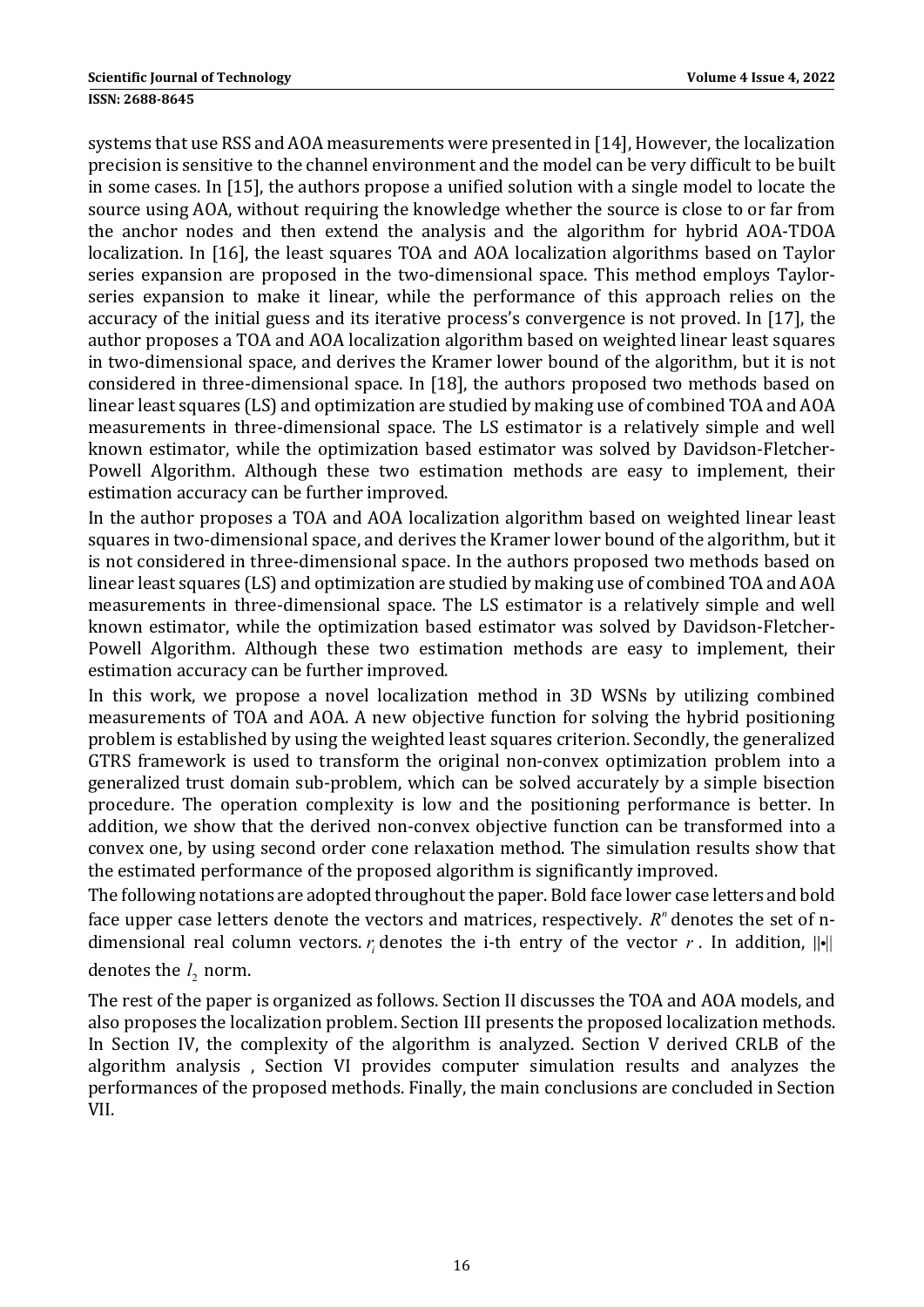### **2. System Model and Problem Formulation**

### **2.1. A. System Model**

In this section, we consider a three-dimensional WSNs with  $N$  anchor nodes and one target node, where the location of the anchor nodes, noted as  $s_1, s_2, \dots, s_N$ , are known, but the location of the target node, noted as  $x$ , is unknown. For simplicity and without loss of generality, we assume that the anchor nodes are equipped with omnidirectional antennas. Under a centralized processing mode, all sensors convey to the central processor their TOA and AOA measurements with respect to the target node for the location, during which the locations of all the sensor nodes are supposed to be unchanged. As show in Fig.1,  $x = (x_1, x_2, x_3)$  and  $s_i = (s_{i1}, s_{i2}, s_{i3})$  are respectively the unknown coordinates of the target and the known coordinates of the  $i_{th}$  anchor node.  $d_i$ ,  $\phi_i$ ,  $\alpha_i$  respectively represent the distance, azimuth angle and elevation angle between the target and the  $i<sub>th</sub>$  anchor. Assuming that the target node sends a signal to the anchor node, then the anchor node can extract the information of TOA and AOA from the received signal. Knowledge, the application of simple geometric structure TOA measurement information  $d_i$ and AOA measurements (azimuth angle  $\phi_i$  and elevation angle  $\alpha_i$ ) can be modeled as [20], [21].



**Fig 1.** Illustration of the link between the target node and the  $i_{th}$  and anchor node in 3D WSNs

$$
d_i = |x - s_i| + n_i \tag{1}
$$

$$
\phi_i = \arctan(\frac{x_2 - s_{i2}}{x_1 - s_{i1}}) + m_i
$$
\n(2)

$$
\alpha_i = \arctan(\frac{x_3 - s_{i3}}{(x_3 - s_{i3})\cos\phi_i + (x_2 - s_{i2})\sin\phi_i}) + v_i
$$
(3)

Where  $|| x - s_i ||$  is the true distance between the *i*-th anchor node and the target node, and  $n_i$ follows a Zero-mean Gaussian distribution i.e.,  $n_i \sim N(0, \sigma_n^2)$ , where  $m_i$  and  $v_i$  represent the errors of azimuth and elevation respectively, modeled as zero mean Gaussian random variables, i.e.,  $m_i \sim N(0, \sigma_m^2)$ , and i.e.,  $v_i \sim N(0, \sigma_v^2)$ , For the sake of simplicity, in the rest of this paper, we assume the following variances of all noise  $\sigma_{n_i}^2 = \sigma_n^2$ ;  $\sigma_{m_i}^2 = \sigma_m^2$ ;  $\sigma_{v_i}^2 = \sigma_v^2$ , for  $i = 1, \cdots, N$ .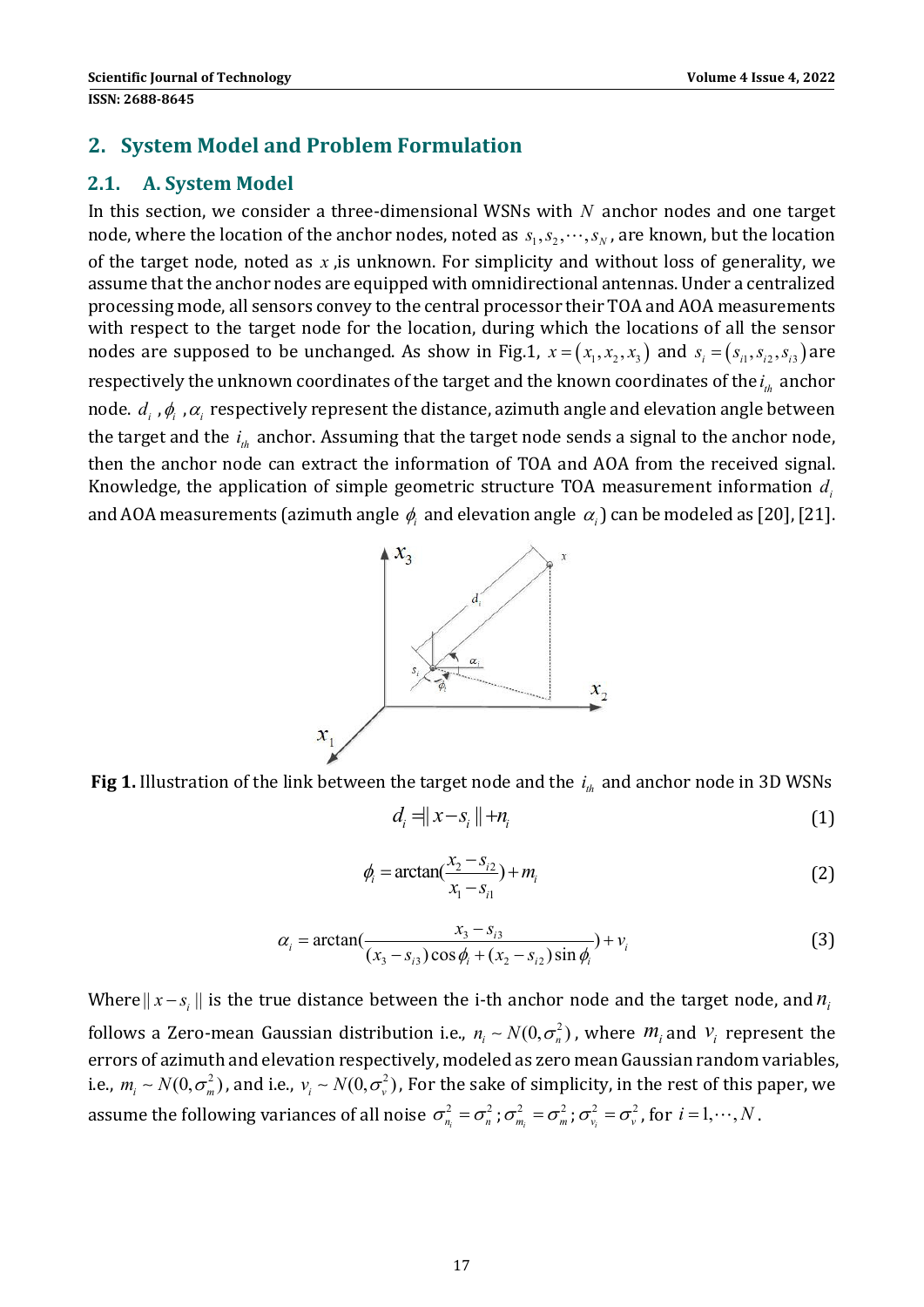#### **2.2. B. Problem Formulation**

Given the observation vector  $\theta = (d^T, \phi^T, \alpha^T)^T$  ,  $\theta \in R^{3N}$  , where  $d = [d_1, d_2, \cdots, d_N]^T$  ,  $\phi = [\phi_1, \phi_2, \cdots, \phi_N]^T$ ,  $\alpha = [\alpha_1, \alpha_2, \cdots, \alpha_N]^T$ . the resulting joint Maximum Likelihood (ML) estimation of target location  $x$  can be formulated as:

$$
\min_{x} \sum_{i=1}^{3N} \frac{\left(\theta_i - f_i(x)\right)^2}{\sigma_i^2} \tag{4}
$$

Where  $\sigma_i = [\sigma_{n_i}, \sigma_{n_i}, \sigma_{v_i}]^T$  and

 $2 \frac{3}{2}$  order  $\frac{\lambda_3}{3}$  $(x) = \left[ ||x - s_i||, \arctan(\frac{x_2 - s_{i2}}{x_1 - s_{i1}}), \arctan(\frac{x_3 - s_{i3}}{(x_3 - s_{i3})\cos\phi_i + (x_2 - s_{i2})\sin\phi_i}) \right]^T$  $i^{(\mathcal{M})}$  – L $\mathcal{N}$ <sup>-5</sup>i *i*  $(\lambda_3, \lambda_1)$   $(\lambda_2, \lambda_2)$   $(\lambda_3, \lambda_1)$   $(\lambda_2, \lambda_1)$   $(\lambda_2, \lambda_2)$   $(\lambda_1, \lambda_2)$  $f_i(x) = \frac{[||x - s_i||, \arctan(\frac{x_2 - s_{i2}}{2}), \arctan(\frac{x_3 - s_{i2}}{2})]}{[||x - s_i||, \arctan(\frac{x_3 - s_{i2}}{2})]}$  $=\left[||x-s_i||, \arctan(\frac{x_2-s_{i2}}{x_1-s_{i1}}), \arctan(\frac{x_3-s_{i3}}{(x_3-s_{i3})\cos\phi_i+(x_2-s_{i2})\sin\phi_i} \right]$ 

Although the ML estimator is approximately the minimum variance unbiased estimator, the ML estimator is non-convex and no closed-from solution. In order to overcome the non-convexity and nonlinearity of ML estimation, it is proved that the maximum likelihood problem (4) can be solved by the suboptimal estimation method. In the following paper, we proposed a suboptimal estimator based on GTRS approach, which can be solve exactly by a simple bisection procedure and a convex optimization method which can be solved efficiently by interior-point algorithms. 

#### **3. Proposed Techniques**

In the section, we develop two estimators by using appropriate relaxation techniques, namely GTRS and SOCP for 3-D target positioning.

Move the measurement noise  $n_i$  in equation (1) to the left side of the equation and square the equations. By ignoring the noise quadratic term, we can get the approximate formula (5):

$$
d_i - 2d_i n_i \approx ||x - s_i||^2
$$
 (5)

With simple manipulations, we have

$$
\frac{d_i^2 - \|x - s_i\|^2}{2d_i} \approx n_i
$$
 (6)

Similarly, for the sufficiently small noise,  $(2)$  and  $(3)$  can be rewritten in approximation from  $(7)$  and  $(8)$  below, respectively.

$$
-\sin \phi_i (x_1 - s_{i1}) + \cos \phi_i (x_2 - s_{i2}) \approx 0
$$
\n(7)

$$
-\cos\phi_i \sin\alpha_i (x_1 - s_{i1}) - \sin\phi_i \sin\alpha_i (x_2 - s_{i2}) + \cos\alpha_i (x_3 - s_{i3}) \approx 0
$$
\n(8)

For the sake of expression,  $(7)$  and  $(8)$  can be written as vector from: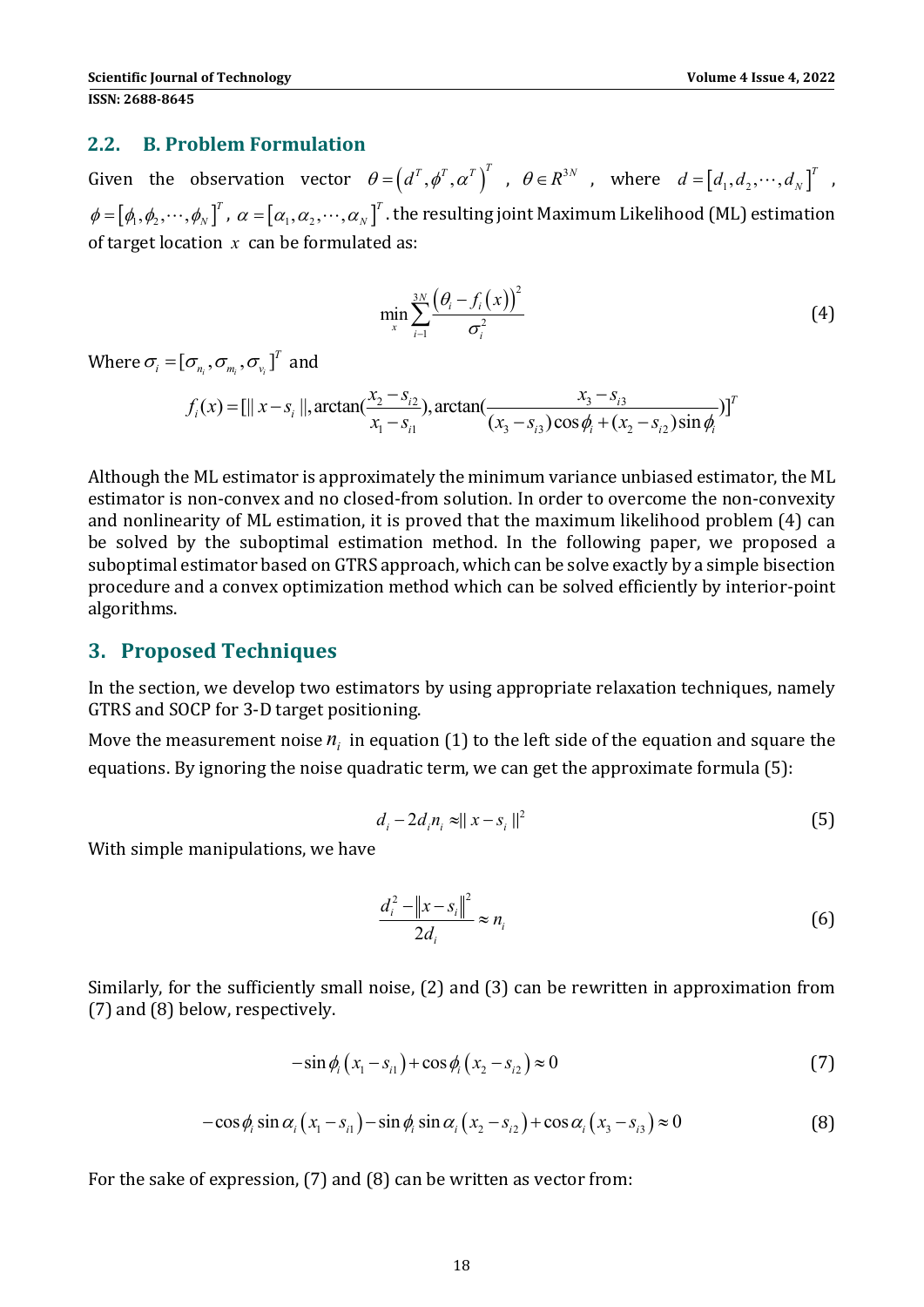$$
g_{\phi_i}^T(x-s_i) \approx 0 \tag{9}
$$

$$
g_{\alpha_i}^T(x-s_i) \approx 0 \tag{10}
$$

Where  $g_{\phi_i} = [-\sin \phi_i, \cos \phi_i, 0]^T$  and  $g_{\alpha_i} = [-\cos \phi_i \sin \alpha_i, -\sin \phi_i \cos \alpha_i, \cos \alpha_i]^T$ .

### **3.1. A. Proposed GTRS Method**

In this part, designs a fast target location algorithm for solving problem  $(4)$ . The specific process is as follows: in order to given more importance to nearby links, we introduce weights similarly to  $[22]$ :

$$
\omega_i = \sqrt{1 - \frac{d_i}{\sum_{i=1}^N d_i}}
$$
\n(11)

Where  $d_i = ||x - s_i|| + n_i$  is the measurement of the distance between anchor node and target node. 

Then, base on the weighted least square (WLS) criterion and  $(6)$ ,  $(9)$ ,  $(10)$ , we can derive:

$$
\min_{x} \sum_{i=1}^{N} \omega_{i} \left( \frac{d_{i}^{2} - \|x - s_{i}\|^{2}}{2d_{i}} \right)^{2} + \sum_{i=1}^{N} \omega_{i} \left( g_{\phi_{i}}^{T}(x - s_{i}) \right)^{2} + \sum_{i=1}^{N} \omega_{i} \left( g_{\alpha_{i}}^{T}(x - s_{i}) \right)^{2}
$$
(12)

Although the problem  $(12)$  is no convex and has no closed from solution. In the following part, we can transform (12) into an equivalent quadratic programming problem with a quadratic constraint whose global solution can be computed efficiently.

Using the substitution  $y = \begin{bmatrix} x^T & ||x||^2 \end{bmatrix}^T$ , We can rewrite (12) as a GTRS:

Where 
$$
W=I_3 \otimes diag(\omega), A = \begin{bmatrix} S_i^T \ d_i & 1 \ g_{\phi_i}^T & 0 \ g_{\phi_i}^T & 0 \ g_{\phi_i}^T & 0 \ g_{\phi_i}^T & 0 \ g_{\phi_i}^T & 0 \ g_{\phi_i}^T & 0 \ g_{\phi_i}^T & 0 \ g_{\phi_i}^T & 0 \ g_{\phi_i}^T & 0 \ g_{\phi_i}^T & 0 \ g_{\phi_i}^T & 0 \ g_{\phi_i}^T & 0 \ g_{\phi_i}^T & 0 \ g_{\phi_i}^T & 0 \ g_{\phi_i}^T & 0 \ g_{\phi_i}^T & 0 \ g_{\phi_i}^T & 0 \ g_{\phi_i}^T & 0 \ g_{\phi_i}^T & 0 \ g_{\phi_i}^T & 0 \ g_{\phi_i}^T & 0 \ g_{\phi_i}^T & 0 \ g_{\phi_i}^T & 0 \ g_{\phi_i}^T & 0 \ g_{\phi_i}^T & 0 \ g_{\phi_i}^T & 0 \ g_{\phi_i}^T & 0 \ g_{\phi_i}^T & 0 \ g_{\phi_i}^T & 0 \ g_{\phi_i}^T & 0 \ g_{\phi_i}^T & 0 \ g_{\phi_i}^T & 0 \ g_{\phi_i}^T & 0 \ g_{\phi_i}^T & 0 \ g_{\phi_i}^T & 0 \ g_{\phi_i}^T & 0 \ g_{\phi_i}^T & 0 \ g_{\phi_i}^T & 0 \ g_{\phi_i}^T & 0 \ g_{\phi_i}^T & 0 \ g_{\phi_i}^T & 0 \ g_{\phi_i}^T & 0 \ g_{\phi_i}^T & 0 \ g_{\phi_i}^T & 0 \ g_{\phi_i}^T & 0 \ g_{\phi_i}^T & 0 \ g_{\phi_i}^T & 0 \ g_{\phi_i}^T & 0 \ g_{\phi_i}^T & 0 \ g_{\phi_i}^T & 0 \ g_{\phi_i}^T & 0 \ g_{\phi_i}^T & 0 \ g_{\phi_i}^T & 0 \ g_{\phi_i}^T & 0 \ g_{\phi_i}^T & 0 \ g_{\phi_i}^T & 0 \ g_{\phi_i}^T & 0 \ g_{\phi_i}^T & 0 \ g_{\phi_i}^T & 0 \ g_{\phi_i}^T & 0 \ g_{\phi_i}^T &
$$

Although problem  $(12)$  is still non-convex, both the objective function and the constraint in  $(12)$ are quadratic. This is a typical quadratic programming problem with quadratic constraint, and can be solved by using the bisection method [23].

#### **3.2. B. Proposed SOCP Method**

In this section, we proposed an effective target localization algorithm based on convex optimization. The specific process is as follows: By squaring both sides of the equation (1), and ignoring the quadratic term of noise that:

$$
\frac{d_i^2 - \|x - s_i\|^2}{2\|x - s_i\|} \approx n_i
$$
\n(13)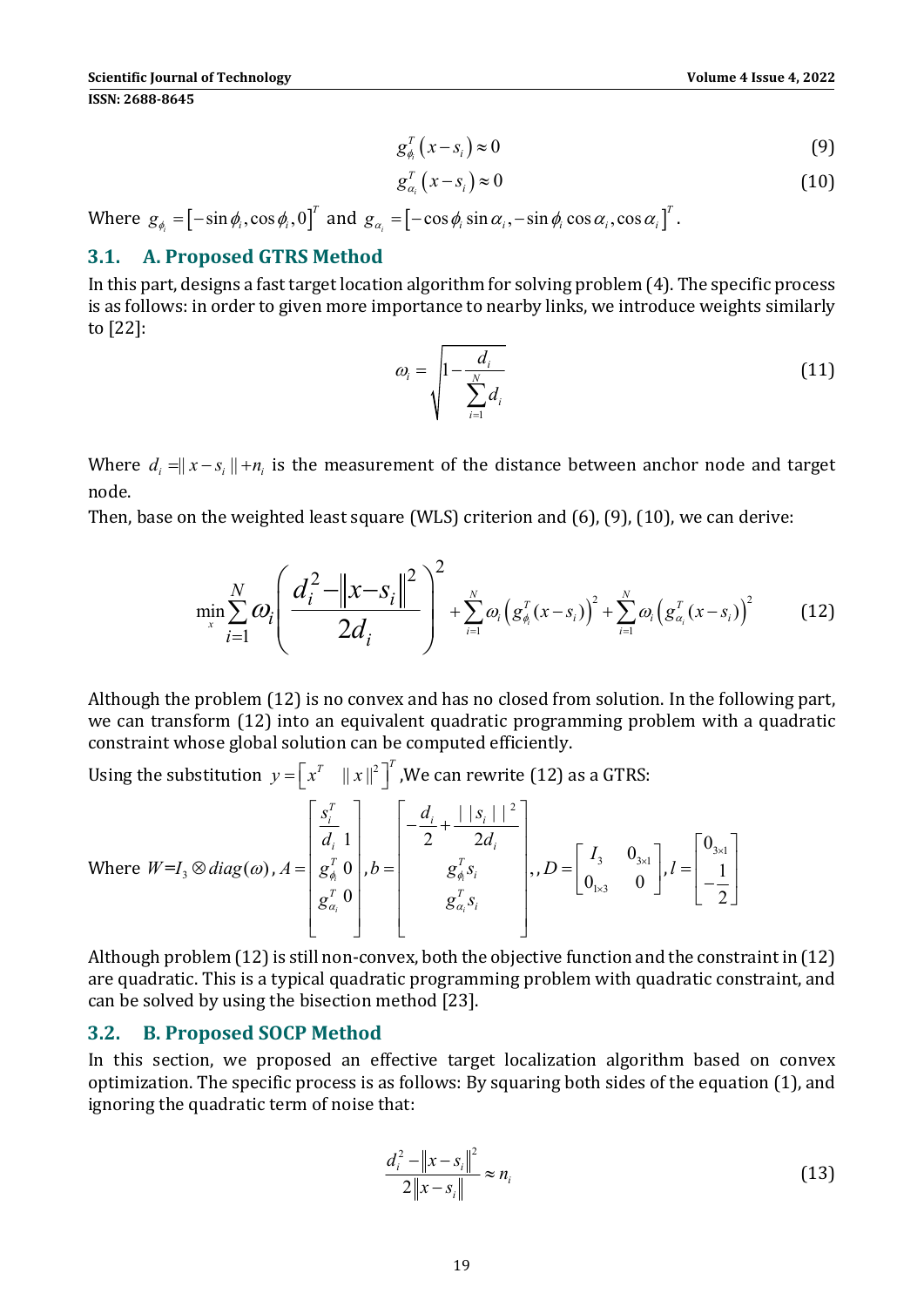Then, base on the weighted least square (WLS) criterion and  $(13)$ ,  $(9)$ ,  $(10)$ , we can derive:

$$
\min_{x} \sum_{i=1}^{N} \omega_{i} \left( \frac{d_{i}^{2} \|x - s_{i}\|^{2}}{2\|x - s_{i}\|} \right)^{2} + \sum_{i=1}^{N} \omega_{i} \left( g_{\phi_{i}}^{T}(x - s_{i}) \right)^{2} + \sum_{i=1}^{N} \omega_{i} \left( g_{\alpha_{i}}^{T}(x - s_{i}) \right)^{2}
$$
(14)

The problem in  $(14)$  is highly non-convex and has no closed from solution, it can be transformed into a convex problem by using some technique. In this section, we introduce auxiliary variable

 $r_i = ||x - s_i||$ , 2  $\| \cdot \|_{2}$   $\| \cdot \|^2$ 2 *i*  $\| \cdot \|$   $\rightarrow$  *i i i*  $d_i^2 - ||x - s$ *z*  $x = \frac{d_i^2 - ||x - s_i||^2}{2||x - s_i||}$ ,  $u_i = g_{\phi_i}^T(x - s_i)$ ,  $h_i = g_{\alpha_i}^T(x - s_i)$ , Then (14) can be transformed into

the following optimization problem.

$$
\min_{x} \sum_{i=1}^{N} \omega_{i} \left( \frac{d_{i}^{2} - \|x\|^{2} + 2s_{i}^{T} x - \|s_{i}\|^{2}}{2\|x - s_{i}\|} \right)^{2} + \sum_{i=1}^{N} \omega_{i} \left( g_{\phi_{i}}^{T} (x - s_{i}) \right)^{2} + \sum_{i=1}^{N} \omega_{i} \left( g_{\alpha_{i}}^{T} (x - s_{i}) \right)^{2} \tag{15}
$$

For the sake of relaxation, we also introduce the slack variable  $r_i$ ,  $z_i$ ,  $h_i$ , can be relaxed as:

$$
\min_{x,r,z_i,u_i,h} z_i + u_i + h_i
$$
\n  
\n**s.t.**  $n ||x - s_i|| \le r_i$   
\n
$$
||x||^2 \le y
$$
\n
$$
\frac{\omega_i (d_i^2 - ||x||^2 + 2s_i^T x - ||s_i||^2)^2}{4 ||x - s_i||^2} \le z_i
$$
\n
$$
\omega_i (g_{\phi_i}^T (x - s_i))^2 \le u_i
$$
\n
$$
\omega_i (g_{\alpha_i}^T (x - s_i))^2 \le h_i
$$
\n(16)

The minimization problem (16) is still non-convex and has no closed form solution. However, by relaxing  $r_i = ||x - s_i||$ ,  $y = ||x||^2$ ,  $||x - s_i|| \leq r_i$ ,  $||x||^2 \leq y$ , respectively, we can obtain the following convex SOCP estimator, which can be expressed as:

$$
\min_{x, r, z_i, u_i, h} z_i + u_i + h_i
$$
\n**s.t.**  $||x - s_i|| \le r_i$   
\n
$$
||\sum_{y-1}^{2x} || \le y + 1
$$
\n
$$
||\sum_{i=1}^{2\omega_i} (d_i^2 - y + 2s_i^T x - ||s_i||^2) || \le 4(d_i^2 - y + 2s_i^T x - ||s_i||^2) + z_i
$$
\n
$$
||\sum_{i=1}^{2\omega_i} (g_{\phi_i}^T (x - s_i)) || \le u_i + 1
$$
\n
$$
||\sum_{i=1}^{2\omega_i} (g_{\phi_i}^T (x - s_i)) || \le u_i + 1
$$
\n
$$
||\sum_{i=1}^{2\omega_i} (g_{\alpha_i}^T (x - s_i)) || \le h_i + 1
$$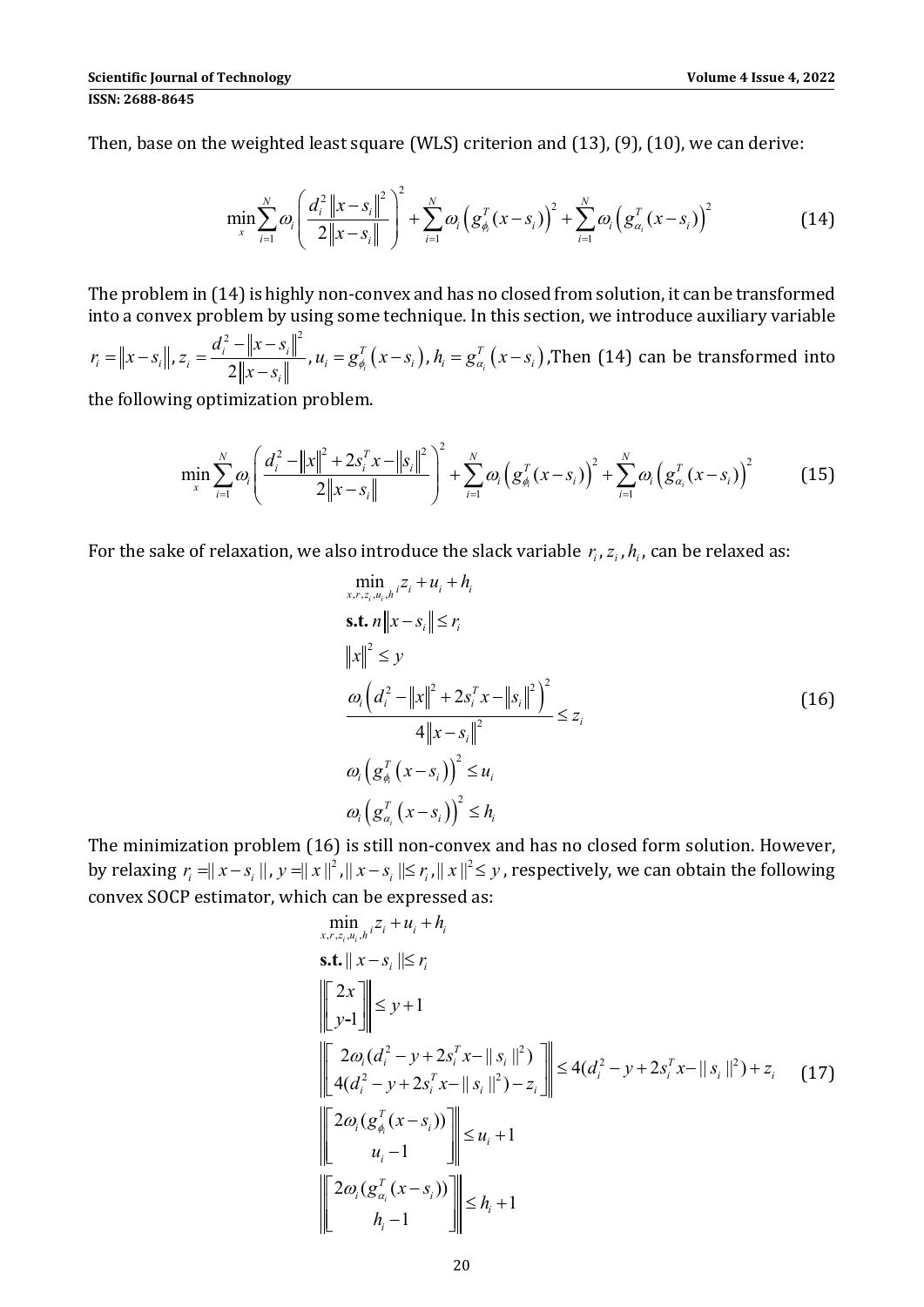The Problem in (17) is a SOCP problem, which can be efficiently solved by the CVX package for specifying and solving convex programs.

# **4. Complexity Analysis**

The computational complexity of the discussed methods is analyzed in this section. The estimator for the worst-case complexity of the mixed SD/SOCP [25] is used to analyse the complexities of our proposed estimator and other considered estimators in this paper. The formula of computing complexities is given here

$$
O\left(\sqrt{L}\left(m\sum_{i=1}^{N_{sd}}n_i^{sd^3} + m^2\sum_{i=1}^{N_{sd}}n_i^{sd^2} + m^2\sum_{i=1}^{N_{soc}}n_i^{soc} + \sum_{i=1}^{N_{soc}}n_i^{soc^2} + m^3\right)\right)
$$
(18)

Where  *is the number of iterations of the algorithm,*  $*m*$  *is the number of equality constrains,*  $N_{sd}$ ,  $N_{soc}$  are respectively the number of the semidefinite cone (SDC) and second order (SOC) constrains, and  $n_i^{sd}$ ,  $n_i^{soc}$  are the number of dimensions of the  $i_{th}$  SDC and  $i_{th}$  SOC, respectively. Assuming that  $K_{\text{max}}$  is the maximum number of steps in the bisection procedure used in [18]. The formula (17) and Table I shows that the computational complexity of the discussed methods depends mainly on the network size, i.e., the number of anchors.

| Method      | Description                                               | Complexity              |
|-------------|-----------------------------------------------------------|-------------------------|
| LS          | The LS approach in [18]                                   |                         |
| <b>GTRS</b> | The proposed GTRS method<br>based on LS in $(12)$         | $2\bullet O(K_{\max}N)$ |
| <b>SOCP</b> | The proposed SOCP relaxation<br>method in (17)            | $O(N^{3.5})$            |
| <b>CRLB</b> | Lower limit on the variance<br>of any unbiased estimators |                         |

**Table 1.** Summary of the Considered Methods

As can be seen from Table 1, the proposed SOCP method is the most expensive in terms of computational cost, as expected. In addition, we can see that the proposed GTRS method has higher computational requirements than the current method. This is because the GTRS method is iteratively executed. However, it can be seen from the simulation analysis that the higher computational cost of the proposed method is very reasonable because of their superior performance in terms of estimation accuracy.

# **5. Cramer‐Rao Lower Bound Analysis**

In this section , We would like to drive the CRLB of the parameter vector  $\theta = \int d^T$ ,  $\phi^T$ ,  $\alpha^T$ , when the TOA measurement noise  $n$  and AOA measurement noise vectors  $m$ ,  $v$  are independent. The measurement noise vectors  $n$ ,  $m$ ,  $v$  are all Gaussian and they are independent of each other. The conditional probability density function(pdf) is given as: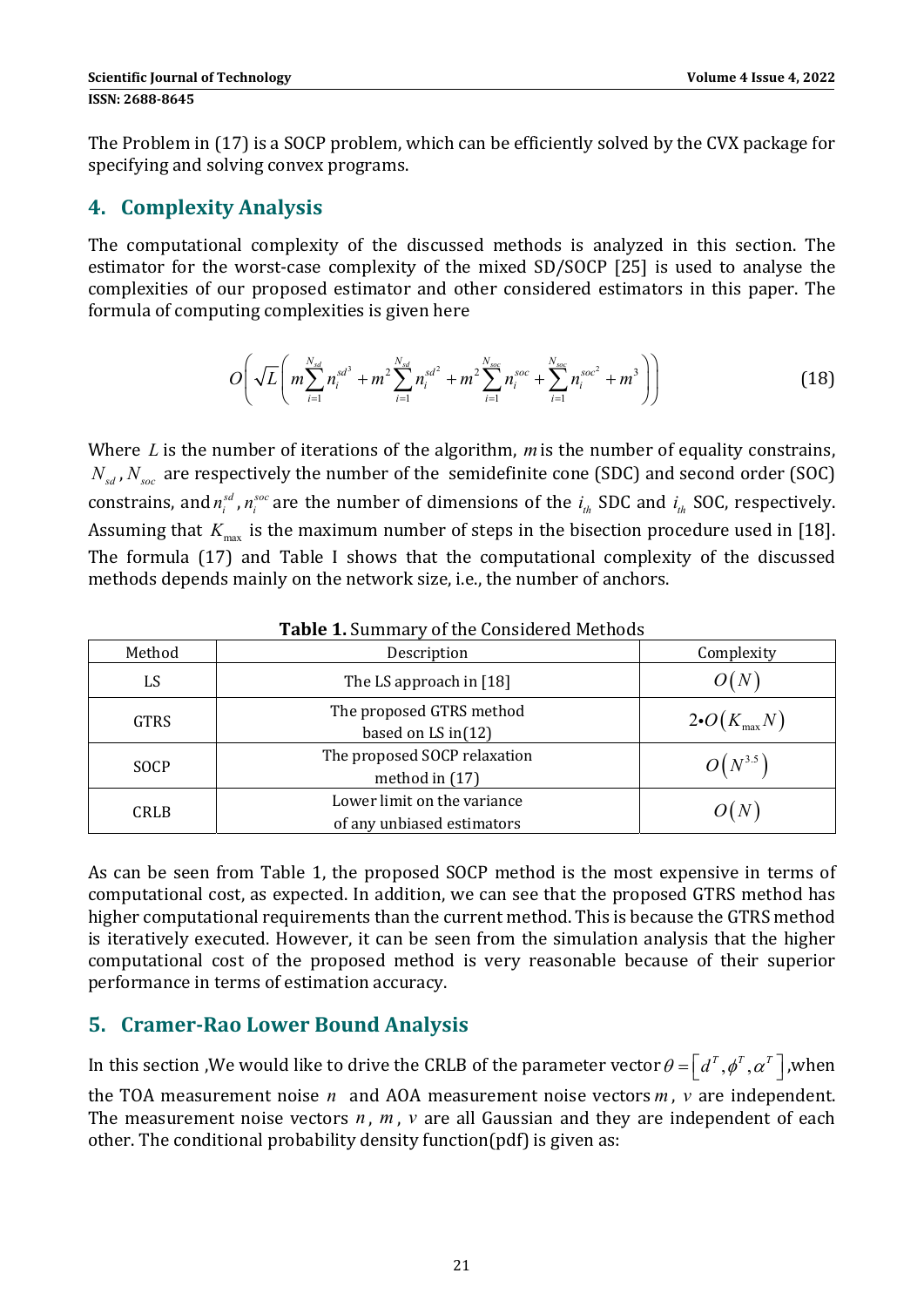$(\theta | x) = \sum_{i=1}^{3N} \frac{1}{\sqrt{2\pi}} \exp \left\{ \frac{(\theta_i - f_i(x))^2}{2\sqrt{2\pi}} \right\}$  $\frac{1}{2} \sqrt{2\pi \sigma_i^2}$   $2\sigma_i^2$  $|x| = \sum_{n=1}^{3N} \frac{1}{\sqrt{n}}$  exp  $2\pi\sigma_i^2$  2  $\frac{N}{C}$  1  $\left| \theta_i - f_i \right|$ *i*=1  $\sqrt{2\pi\sigma_i}$   $\qquad$   $2\sigma_i$ *f x*  $p(\theta | x)$  $\theta$  $\theta$  $=\sum_{i=1}^{3N}\frac{1}{\sqrt{2\pi\sigma_i^2}}\exp\left\{\frac{\left(\theta_i-f_i(x)\right)^2}{2\sigma_i^2}\right\}$  $\sum \frac{1}{\sqrt{2}} \exp \left\{ \frac{(v_i - v_i(x))}{2\sigma^2} \right\}$  (19)

For the target location  $x_i$ , the ML estimator  $\hat{x}_i$  in the (2) is an unbiased estimator, i.e.,  $E\left(\hat{x}_i\right) = x_i$ , as the are essentially based on (1) Then, the covariance matrix of  $\hat{x}_i$  is subject to the CRLB as  $VAR\left(\hat{x}_i\right) \geq F^{-1}$  where *F* is the Fisher information matrix (FIM). Accordingly, we are defined the CRLB on RMSE by computing the root trace of  $F^{-1}$ . As proved following, the CRLB can be defined as

$$
CRLB(x) = \sqrt{tr(F^{-1})}
$$
 (20)

The FIM are computed as :

$$
F = \left[ \left( \frac{\partial \theta_i}{\partial x} \right)^T \left( \frac{\partial \phi_i}{\partial x} \right)^T \left( \frac{\partial d_i}{\partial x} \right)^T \right]^T Q^{-1} \left[ \left( \frac{\partial \theta_i}{\partial x} \right)^T \left( \frac{\partial \phi_i}{\partial x} \right)^T \left( \frac{\partial d_i}{\partial x} \right)^T \right]^T
$$
(21)

Where

$$
diag\left\{\sigma_{n_i}^2, \sigma_{m_i}^2, \sigma_{v_i}^2\right\}
$$
\n
$$
\frac{\partial \theta_i}{\partial x} = \left[-\frac{x_2 - s_{i_2}}{r_i^2 \cos^2 \Phi_i} - \frac{x_1 - s_{i_1}}{r_i^2 \cos^2 \Phi_i} - 0\right]
$$
\n
$$
\frac{\partial \phi_i}{\partial x} = \left[-\frac{\left(x_1 - s_{i_1}\right)\left(x_3 - s_{i_2}\right)}{r_i^3 \cos^2 \phi_i} - \frac{\left(x_2 - s_{i_2}\right)\left(x_3 - s_{i_3}\right)}{r_i^3 \cos^2 \phi_i} - \frac{\cos \phi_i}{r_i}\right]
$$
\n
$$
\frac{\partial d_i}{\partial x} = \left[\frac{x_1 - s_{i_1}}{r_i} - \frac{x_2 - s_{i_2}}{r_i} - \frac{x_3 - s_{i_3}}{r_i}\right]
$$
\n(22)

 $r_i = ||x - s_i||$  is the distance from the source to the  $i_h$  senor.

### **6. Simulation Results**

In this part, computer simulation results are used to compared the performance of the proposed methods with the LS methods [18]. The proposed algorithm was solved by using the MATLAB package CVX, where the solver is SeDuMi[24]. We are use the propagation model  $(1)$ ,  $(2)$ ,  $(3)$  to generate the rang and angle measurement. The anchors are assumed uniformly located at a circle with radius 20m, while the unknown target node is uniformly and randomly chosen from a region of size  $20 \times 20 m^2$  in each Monte carlo (Mc) runs. As the performance metric we used the root mean error (RMSE), defined as:

$$
RMSE = \sqrt{\frac{1}{M_c} \sum_{i=1}^{M_c} ||\hat{x}_i - x_i||^2}
$$
 (23)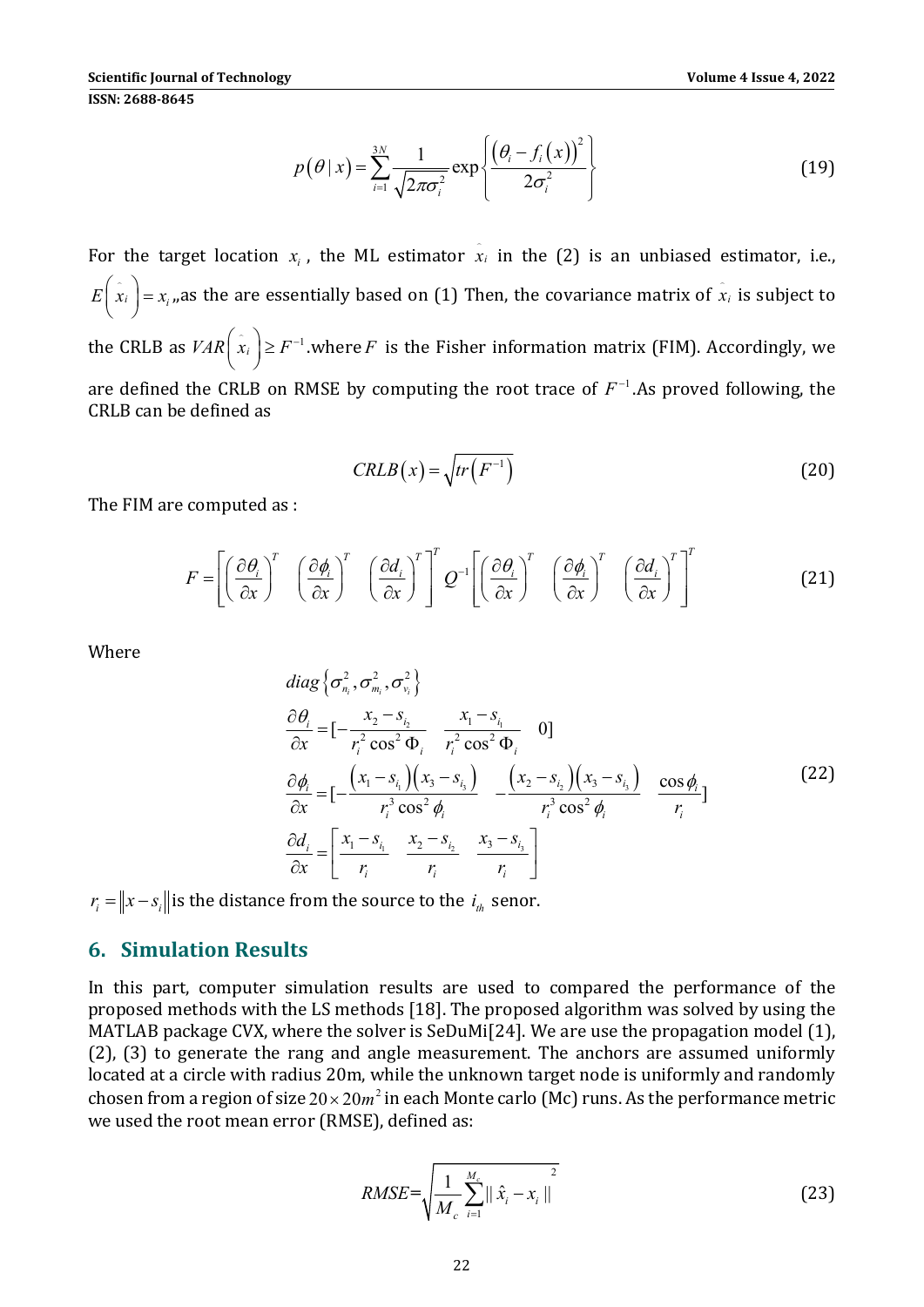

where  $\hat{x}_i$  is the estimated location of the  $i_{th}$  Monte carlo runs.

**Fig 2.** RMSE versus the  $\sigma$  when the number of anchor *N* is fixed and  $N = 8$ 

Figure 2 compares the RMSE versus the noise standard deviation for different methods, when  $N = 6$ . From Fig.2, It is observed that the RMSE grows in nature as the standard derivation increases for all the methods. Moreover, it is seen that the performance gap between approaches increase with noise standard deviation. It also shows that the proposed methods is outperform the other methods for different noise stand deviation, reducing the estimation error for roughly 4m (SOCP) and 3m(GTRS), for  $\sigma$ =6(m, deg). It is clear that our proposed "SOCP" estimator outperforms of the existing estimators and is the closest to CRLB among the discussed estimators. This result shows that the proposed estimator is the closest RMSE to CRLB. 



**Fig** 3. Effect of RESE versus of sensor number *N* when  $\sigma = 4dB$ 

Fig.3 compares the RMSE versus the number N of the anchor nodes, when  $\sigma = 6(m, \text{deg})$ . The figure shows that the RMSE of all the discussed methods decreases when the number of anchor nodes increases. It is clear that the new approaches outperform considerably the existing one for all choices of N. Moreover, the RMSE of the proposed algorithm has a slow decline with the increase of the number of anchor nodes, indicating that the proposed method is more robust.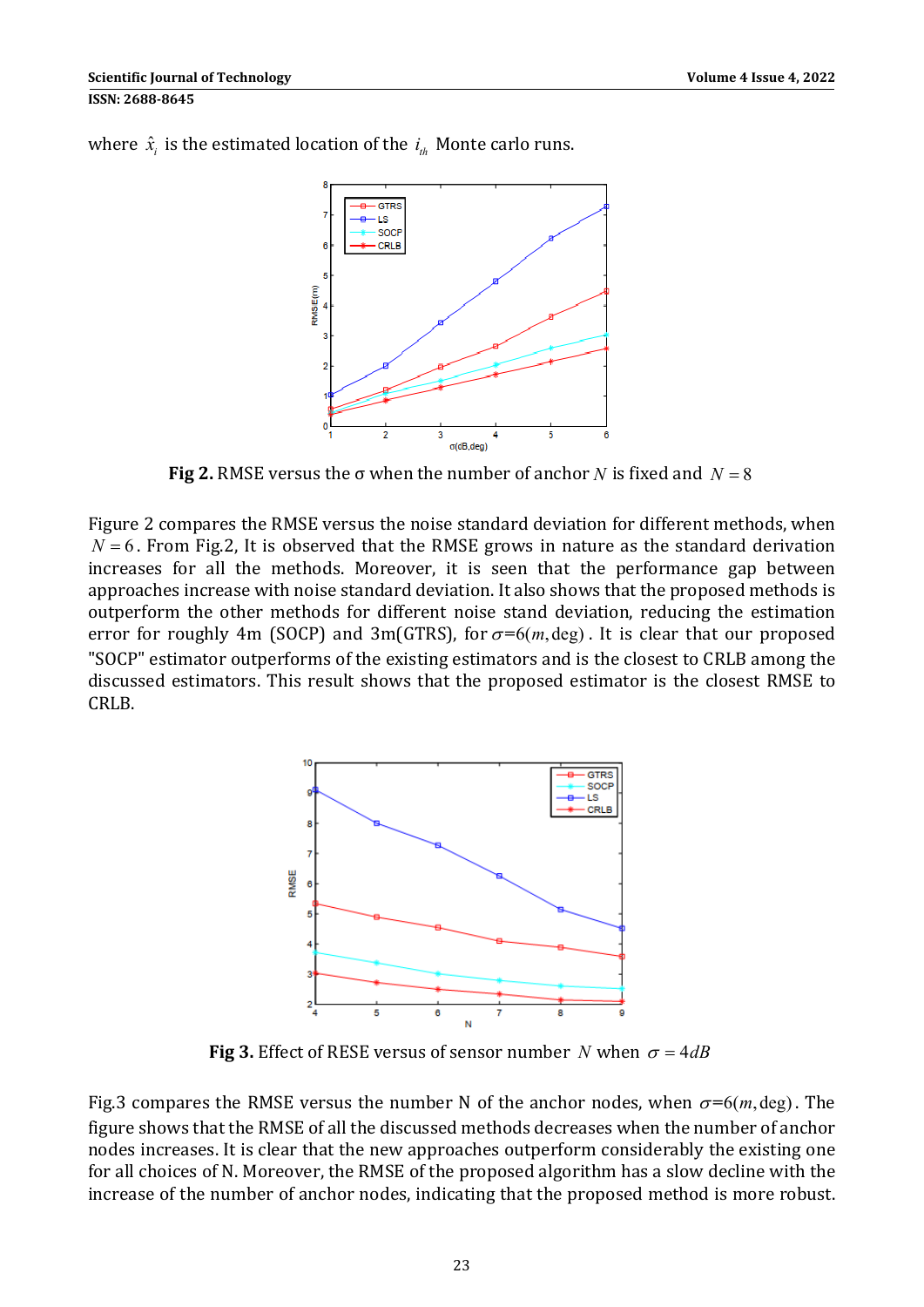This result shows that the proposed estimator is the closest RMSE to CRLB, and the proposed method has better positioning performance better than the other discussed estimator.

In summary, simulation and theoretical results verify that the proposed estimator provide the best performance versus the noise standard deviation and the number of anchor respectively.

# **7. Conclusion**

In this paper, we investigated a hybrid localization system which combines range and angle measurements for target node localization in 3-D space. In order to avoid the ML estimator convergence problem, we derive a novel non-convex estimator based on the least squares (LS) criterion, and we derived two estimators that tightly approximate the ML estimator for small noise, namely SOCP and GTRS. This method effectively reduces the positioning error and improves the accuracy of the positioning. Simulation results show that the proposed methods outperform other discussed methods in estimation accuracy in various system settings.

# **References**

- [1] Yaqoob I, Ahmed E, Hashem I A T, et al. Internet of Things Archi-tecture: Recent Advances, Taxonomy, Requirements, and Open Chal-lenges[J]. IEEE Wireless Communications, 2017, 24 (3): 10‐16.
- [2] I. F. Akyildiz, W. Su, Y. Sankarasubramaniam, et al, "Wireless sensor networks: a survey," Computer Networks., vol.38, no. 4, pp. 393-422,2002.
- [3] N. Patwari, J. N. Ash, S. Kyperountas, A. Hero, R. L. Moses, and N. S.Correal, "Locating the nodes: cooperative localization in wireless sensor networks," IEEE Signal Process. Mag., vol. 22, no. 4, pp. 54‐69, 2005.
- [4] G. Wang, H. Chen, Y. Li, and N. Ansari, "NLOS Error Mitigation for TOA-Based Localization via Convex Relaxation," IEEE Trans. Wireless Commun., vol. 13, no. 8, pp. 4119-4129, Aug. 2014.
- [5] Patwari N, Ash J. N, Kyperountas S, Hero A, R. Moses L, and Correal N. S, a<sup>x</sup>rLocating the nodes: cooperative localization in wireless sensor networks, a' s IEEE Signal Process. Mag., vol. 22, no. 4, pp. 54´lC69,Jul.2005.
- [6] CHAN Y T, HANG H Y C, CHING P C. Exact and approximate maximum likelihood localization algorithms[J]. IEEE Transactions on Vehicular Technology, 2006, 55(1):10-16.
- [7] S. J. Zhang, S. C. Gao, G. Wang, and Y. Li,"Robust NLOS Error Mit-igation Method for TOA-Based Localization via Second-Order Conne Relaxation," IEEE Wireless Commun. Lett.,vol. 19, no. 12, pp. 2210-2213, Dec. 2015.
- [8] S. Xu, K. Dogancay, "Optimal Sensor Placement for 3D Angle-of-Arrival Target Localization," IEEE Trans. on Aerospace and Electronic Systems.,vol.pp,no. 99, pp. 1, Apr. 2017.
- [9] S. Xu, K. Dogancay, "Optimal sensor deployment for 3D AOA target localization,"ICASSP, pp. 2544-2548, 2015.
- [10] K. Kowalczyk, E. A. P. Habets, W. Kellermann, and P. A. Naylor, "Blind System Identification Using Sparse Learning for TDOA Estimation of Room Reflections," IEEE Signal Process. Lett., vol. 20, no. 7, pp. 653‐656, Jul. 2013.
- [11] F. Nesta and M. Omologo, "Generalized State Coherence Transform for Multidimensional TDOA Estimation of Multiple Sources," IEEE Trans.Audio, Speech, Lang. Process., vol. 20, no. 1, pp. 246-260, Jan. 2012.
- [12] G. Wang and K. Yang, "A New Approach to Sensor Node Localization Using RSS Measurements in Wireless Sensor Networks," IEEE Trans.on Wireless Commun., vol. 10, no. 5, pp. 1389-1395, May. 2011.
- [13] G. Wang, H. Chen, Y. Li, and M. Jin, "On Received-Signal- Strength Based Localization with Unknown Transmit Power and Path Loss Exponent," IEEE Wireless Commun. Lett.,vol. 1, no. 5, pp. 536-539, Oct. 2012.